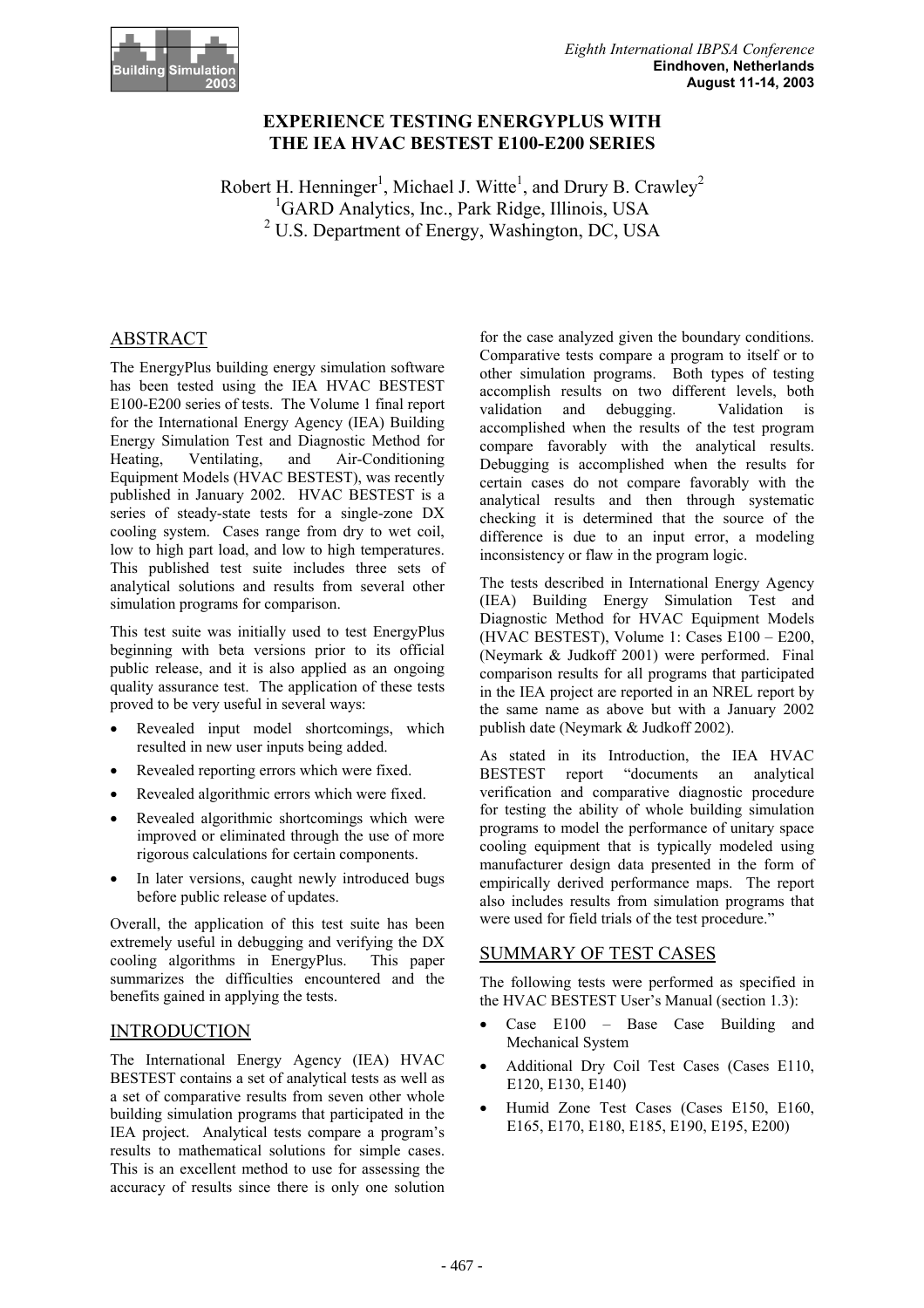#### **Base Case Building and Mechanical System (Case E100)**

The basic test building is a rectangular  $48 \text{ m}^2$  single zone  $(8 \text{ m wide } x 6 \text{ m long } x 2.7 \text{ m high})$  with no interior partitions and no windows. The building is intended as a near-adiabatic cell with cooling load driven by user specified internal gains. For further details refer to Section 1.3.2.1 of the HVAC BESTEST User's Manual.

The mechanical system is a simple unitary vapor compression cooling system with air cooled condenser and indoor evaporator coil, 100% convective air system, no outside air or exhaust air, single speed, draw-through air distribution fan, indoor and outdoor fans cycle on/off with compressor, no cylinder unloading, no hot gas bypass, crankcase heater and other auxiliary energy are 0. There is a non-proportional-type thermostat, heat always off, cooling on if zone air temperature  $>22.2$ °C and heat extraction rate is assumed to equal the maximum capacity of the equipment for the hour's environmental conditions. For further specifications and equipment's full-load and part load performance specifications, see Section 1.3.2.2 and Tables 1-6 in the HVAC BESTEST User's Manual.

## **Dry Zone and Wet Zone Series (Cases E110 – E200)**

The 13 other cases represent a set of fundamental mechanical equipment tests. These cases test a program's ability to model unitary space cooling equipment performance under controlled load and weather conditions. Given the underlying physical assumptions in the case definitions, there is a mathematically provable and deterministic solution for each case. The results of analytical solutions are included in the IEA/NREL report. Only the following parameters are varied to develop the remaining test cases:

- Internal sensible gains
- Internal latent gains
- Thermostat setpoint (dry-bulb)
- Outdoor dry-bulb temperature.

## **Weather Data**

Four three-month long (January – March) TMY format weather files were provided with the test suite. The only parameter that is different for each weather file is the ambient dry-bulb temperature; all other data is the same for each weather file. Simulations for all cases were run for a three month period. The first month of the simulation period (January) served as an initialization period. The output results reported were for the second month of the simulation (February).

# ENERGYPLUS MODELING METHODOLOGY AND ISSUES

With nearly any published test suite, issues and choices arise when modeling the tests with a specific software package. These issues are summarized below.

### **Building Envelope Construction**

The specification for the building envelope indicates that the exterior walls, roof and floor are made up of one opaque layer of insulation (R=100) with differing radiative properties for the interior surface and exterior surface (ref. Table 1-4 of Volume 1). To allow the surface radiative properties to be set at different values, the exterior wall, roof and floor had to be simulated as two insulation layers, each with  $R=50$ 

## **HVAC System**

For modeling of the simple unitary vapor compression cooling system, the EnergyPlus Window Air Conditioner model was utilized. No other direct expansion (DX) coil cooling system was available at the time that this work began, but others have been added since then. The Window Air Conditioner model consists of three modules for which specifications can be entered: DX cooling coil, indoor fan and outside air mixer. The outside air quantity was set to 0.0. The DX coil model is based upon the DOE-2.1E DX coil simulation algorithms with modifications to the coil bypass factor calculations.

The specification calls for the unitary air conditioner to have a draw-thru indoor fan. The Window Air Conditioner model in early beta versions of EnergyPlus could only model a blow-thru fan configuration. In Version 1 Build 05 and later a draw-thru configuration is also available. This limitation may have affected the latent load on the cooling coil and the compressor energy consumption in the early results (Round 1 and Round 2), but other issues were also contributing errors at that point. A draw-thru fan was modeled in Round 3 and Round 4.

The rated coefficient of performance (COP) required as input by the EnergyPlus DX coil model requires that the input power be the combined power for the compressor and condenser fans. As such, there are no separate input variables or output variables available for the compressor or condenser fan. The only output variable available for reporting in EnergyPlus is the DX coil electricity consumption which includes compressor plus condenser fan.

#### **Weather Data**

The typical meteorological yeat (TMY) weather files provided as part of the HVAC BESTEST package are not directly usable by EnergyPlus. In order to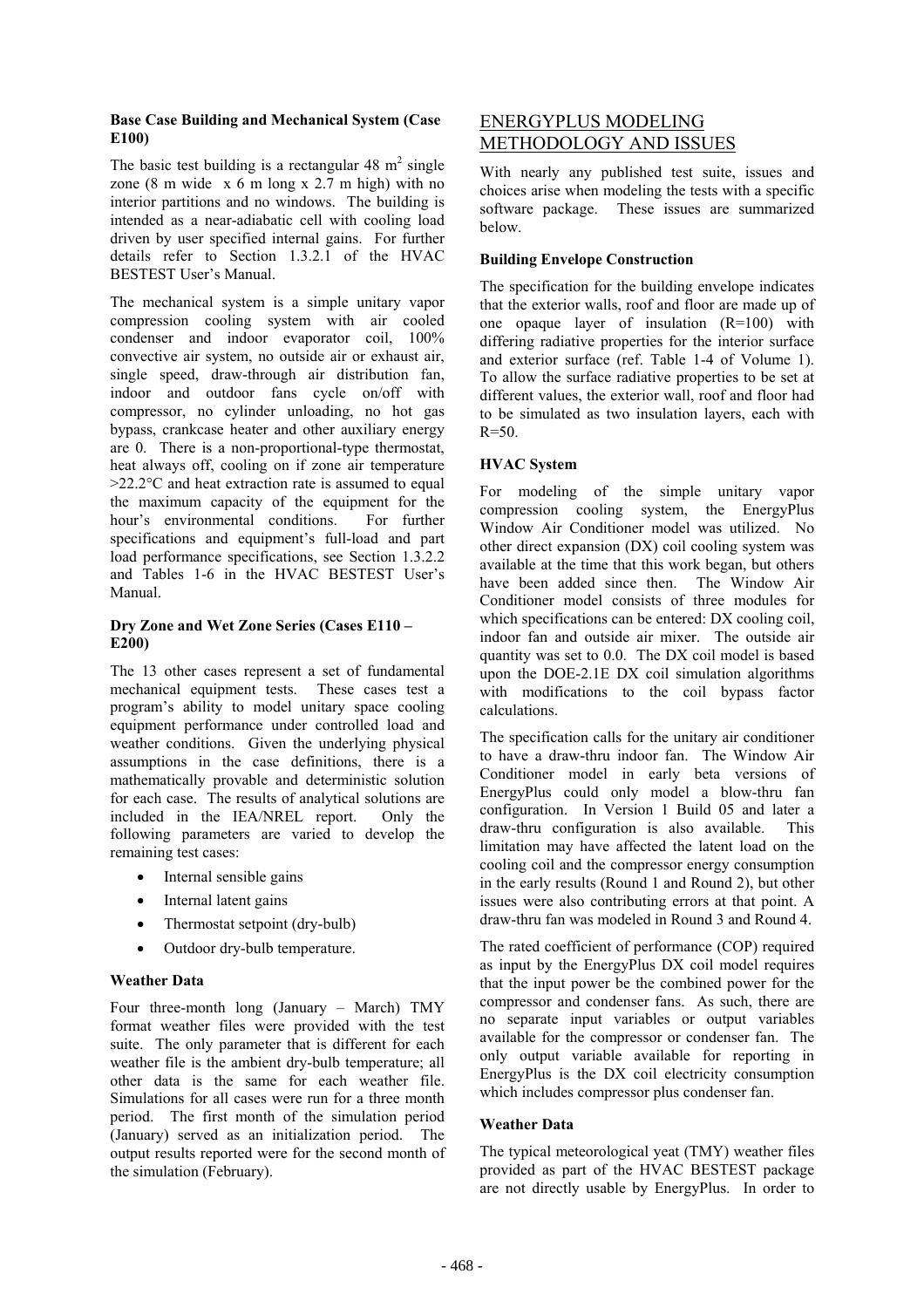create an EnergyPlus compatible weather file, the TMY file was first converted to BLAST format using the BLAST weather processor (WIFE). An EnergyPlus translator was then used to convert the weather data from the BLAST format to EnergyPlus format.

# RESULTS OF TESTING DURING INITIAL ENERGYPLUS DEVELOPMENT

HVAC BESTEST was first modeled using a beta version of EnergyPlus. This section discusses issues which arose during this phase of testing. Four separate rounds of official results were submitted to the IEA HVAC BESTEST group. Each round of tests is discussed below. Figures 1 through 6 show selected results illustrating the issues which arose during this testing.

#### **Round 1 – EnergyPlus Beta 5 Build 007**

During the first round of simulations several potential software errors were identified in EnergyPlus Beta Version 5-07:

- Fan electrical power and fan heat were consistently low compared to the analytical results for all tests.
- The reported cooling coil loads were consistently too high and apparently had not been adjusted for the fraction of the time step that the equipment operated, however, the DX coil electricity consumption and actual load delivered to the space were being adjusted appropriately for cycling time.
- For the dry coil cases, the reported sensible coil load was slightly higher than the reported total coil load. Latent load was not available as an output variable, but was calculated by subtracting the sensible from the total. This error caused small negative latent loads to be calculated for the dry coil cases.
- Zone relative humidity was higher for many tests compared to the analytical results, especially for the tests with wet coils. This difference was probably due to simulating a blow-thru configuration rather than the required draw-thru configuration.

Software change requests were posted. Once a new version became available, the tests were rerun.

## **Round 2 – EnergyPlus Beta 5 Build 014**

EnergyPlus Beta 5-14 included changes to fix the following problems which were identified in HVAC BESTEST Round 1:

• Reporting of cooling coil loads were corrected to account for run time during cycling operation.

The methods of calculating sensible heat ratio (SHR) and coil bypass factor were modified to eliminate the problem where the dry coil cases reported sensible coil loads which were slightly higher than the reported total coil loads. This error was causing small negative latent loads to be calculated for the dry coil cases.

During the second round of simulations with EnergyPlus Beta 5-14 the cooling coil error identified during the first round of simulations was corrected to account for cycling during each time step, and this brought the evaporator coil loads closer to the range of results for the other programs; but the loads were still higher than they should be. Another potential error was therefore identified which may have been masked by the coil problem identified in Round 1:

- Although there was excellent agreement for zone total cooling load, the evaporator cooling coil load was larger than the zone cooling load plus fan heat.
- Also, the mean indoor dry bulb for Case E200 moved from 26.7C to 27.1C.
- The other problems identified in Round 1 still remained (low fan power, poor agreement in zone humidity ratio).

### **Round 3 – EnergyPlus Version 1.0.0.011**

The suite of HVAC BESTEST cases were simulated again using EnergyPlus Version 1.0.0.011 (the first public release of Version 1.0, April 2001), which included the following changes, made since Round 2:

- Modified method for calculating coil outlet conditions.
- Changed to use of double precision throughout all of EnergyPlus. (This change was prompted by various issues not related to HVAC BESTEST.)
- Added two output variables for tracking fan and compressor run time.
- Added an output variable for coil latent load.
- Added Draw-Thru Fan option to Window Air Conditioner model.
- The name of the DX coil object was changed from COIL:DX:DOE2 to COIL:DX:BF-Empirical to better represent its algorithmic basis.

In addition, the following input file changes were made:

- Changed from blow-thru fan to draw-thru configuration.
- Updated the DX coil object name to COIL:DX:BF-Empirical.

The following changes in results were observed: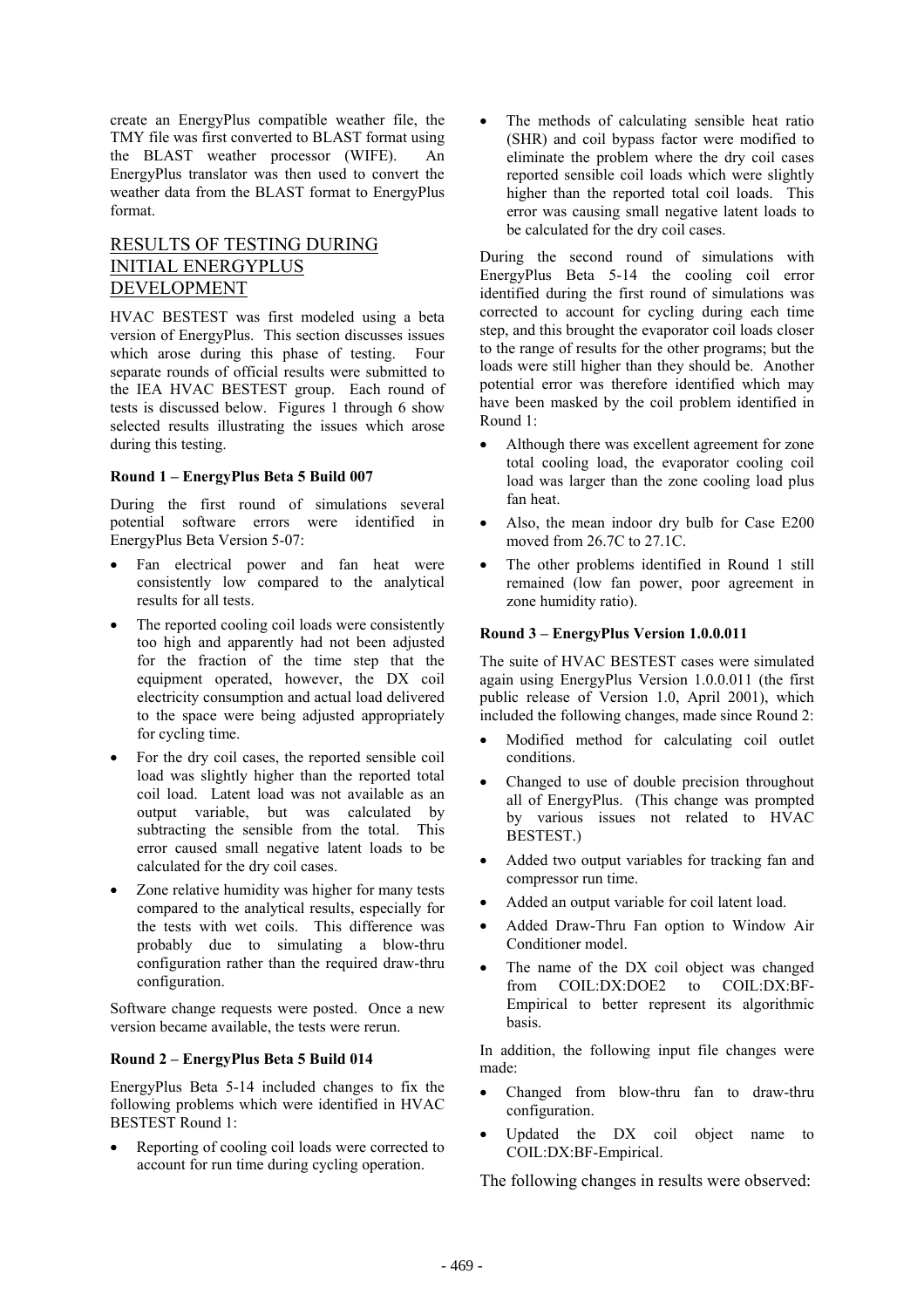- Indoor fan power consumption and fan heat decreased significantly from Round 2, moving farther below the analytical results.
- Space cooling electricity consumption changed slightly from Round 2 and moved closer to the analytical results.
- Mean indoor humidity ratio decreased compared to Round 2, moving farther away from the analytical results for most of the dry coil cases and moving closer to the analytical results for the wet coil cases.
- Mean indoor dry bulb for Case E200 moved further out of range to 27.5C (the setpoint for this case is 26.7C).

In general, except for fan power, fan heat, and humidity ratio, the overall EnergyPlus Version 1.0.0.011 results compared much better to the HVAC BESTEST analytical results.

#### **Round 4 – EnergyPlus Version 1.0.0.023**

The suite of HVAC BESTEST cases was simulated again using EnergyPlus Version 1.0.0.023 (a maintenance release, June 2001), which included both input file and source code changes from Version 1.0.0.011.

Input file changes for Round 4:

- The equipment performance curves were refit from scratch using data from Table 1-6c of the HVAC BESTEST specification. Previously, the curve coefficients had been taken from DOE-2 input files developed by another modeler. The energy input ratio (EIR) curve required for the EnergyPlus DX Coil model is based on compressor input power plus outdoor condenser fan power, but the EIR curve fit done for DOE-2 applied only to the compressor input power.
- Relaxed the min/max limits of the performance curve independent variables (cooling coil entering wet bulb and condenser entering dry bulb) to allow extrapolation of cooling capacity as a function or temperature (CoolCapFT) and EIR as a function of temperature (EIRFT) outside the bounds of the equipment performance data given in the specification..
- The BESTEST cycling degradation factor (CDF) curve was determined based on net total capacities of the unit while the EnergyPlus DX Coil model requires that the part load curve be expressed on the basis of gross sensible capacities. A new CDF curve was developed which was intended to be on a gross capacity basis, but a later review of this curve showed an error in the derivation. Further review showed that there is really little difference between net part load and gross part load, so the revised

curve was then removed and the original CDF curve was used.

- The CDF curve (part load curve) was applied to the indoor fan operation where previously there was no input available for this. This change also required using the FAN:SIMPLE:ONOFF object instead of FAN:SIMPLE:CONSTVOLUME which has been used previously.
- Added one week of infiltration to the beginning of the Case E120 run period to prevent overdrying of the zone during the simulation warmup period. (See the results discussion below for more details.)

Relevant source code changes from Version 1.0.0.011 to Version 1.0.0.023:

- Standard air conditions for converting volume flow to mass flow in the indoor fan calculations were changed. HVAC BESTEST specifies that the volume flow rate is for dry air at 20C. EnergyPlus was using a dry-bulb of 25C at the initial outdoor barometric pressure with a humidity ratio of 0.014 kg/kg, although the EnergyPlus documentation indicated 21C and 101325 Pa was being used. EnergyPlus now calculates the initial air mass flow based on dry air at 20C at the standard barometric pressure for the specified altitude, and the documentation reflects this change.
- The specific heat for air throughout the air-side HVAC simulation was changed from a dry  $c_p$ basis to a moist  $c_p$  basis. Previously, a mixture of dry and moist  $c_p$  had been used for various HVAC calculations.
- The heat of vaporization  $(h_{fg})$  for converting a zone latent load into a load in the HVAC system was changed.
- A new input field was added to FAN:SIMPLE:ONOFF to allow a CDF curve (part load curve) to be applied to the indoor fan operation where previously part load adjustments could only be applied to the compressor and outdoor fan.
- Changed the moisture initialization to use the initial outdoor humidity ratio to initialize all HVAC air nodes.

The following changes in results were observed:

- The sensible and latent coil loads improved and now track very close to the analytical results.
- The mean indoor temperature for Case E200 improved and now, along with rest of the cases, matches exactly with the analytical results.
- The mean indoor humidity ratio tracks the analytical values better, especially for the wet coil cases. For Case E120 however, the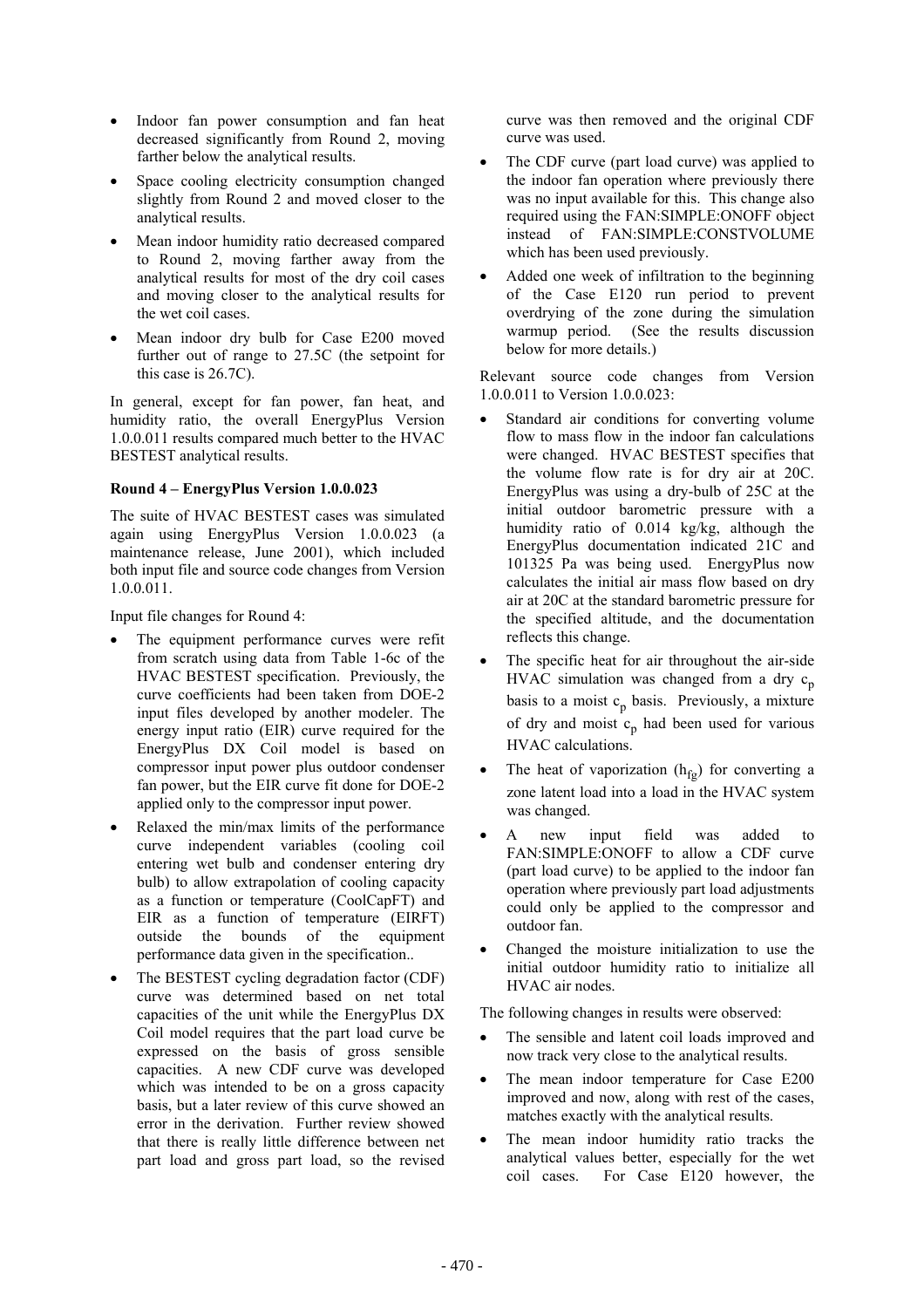EnergyPlus humidity ratio (0.0038) was much less than the analytical value (0.0079). Introducing infiltration for the first week of January only and then turning infiltration off, eliminates this problem and gives a mean indoor humidity ratio for the month of February of 0.0081. Even though all nodes are initialized to the outdoor humidity ratio at the beginning of the simulation, conditions during the simulation warmup days overdry the zone for this case. Without the infiltration during the first week, there is no source of moisture to overcome the overdrying and establish the desired equilibrium.

- Indoor fan power consumption and fan heat match analytical results in most cases or are slightly less than analytical results.
- COP results changed but are still mixed. One problem may have to do with the basis of the CDF curve in BESTEST versus what EnergyPlus requires. The BESTEST CDF curve was determined based on net total capacities of the unit while the EnergyPlus DX Coil model requires that the part load curve be expressed on the basis of gross sensible capaciies.



*Figure 1 Indoor Fan Power Results for Early Versions of EnergyPlus* 



*Figure 2 Compressor Plus Outdoor Fan Electricity Consumption Results for Early Versions of EnergyPlus*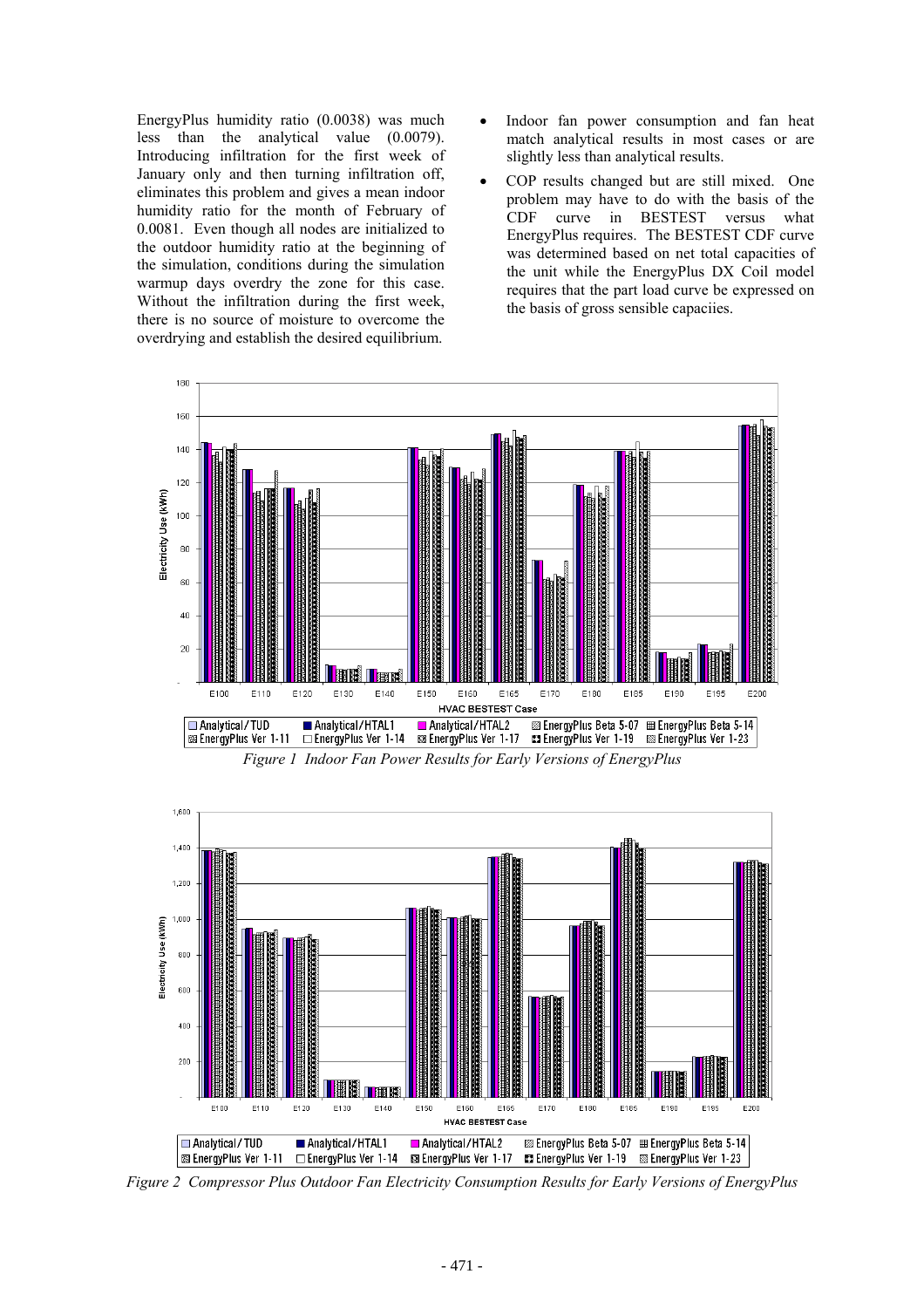







*Figure 5 Indoor Dry-Bulb Temperature for Early Versions of EnergyPlus*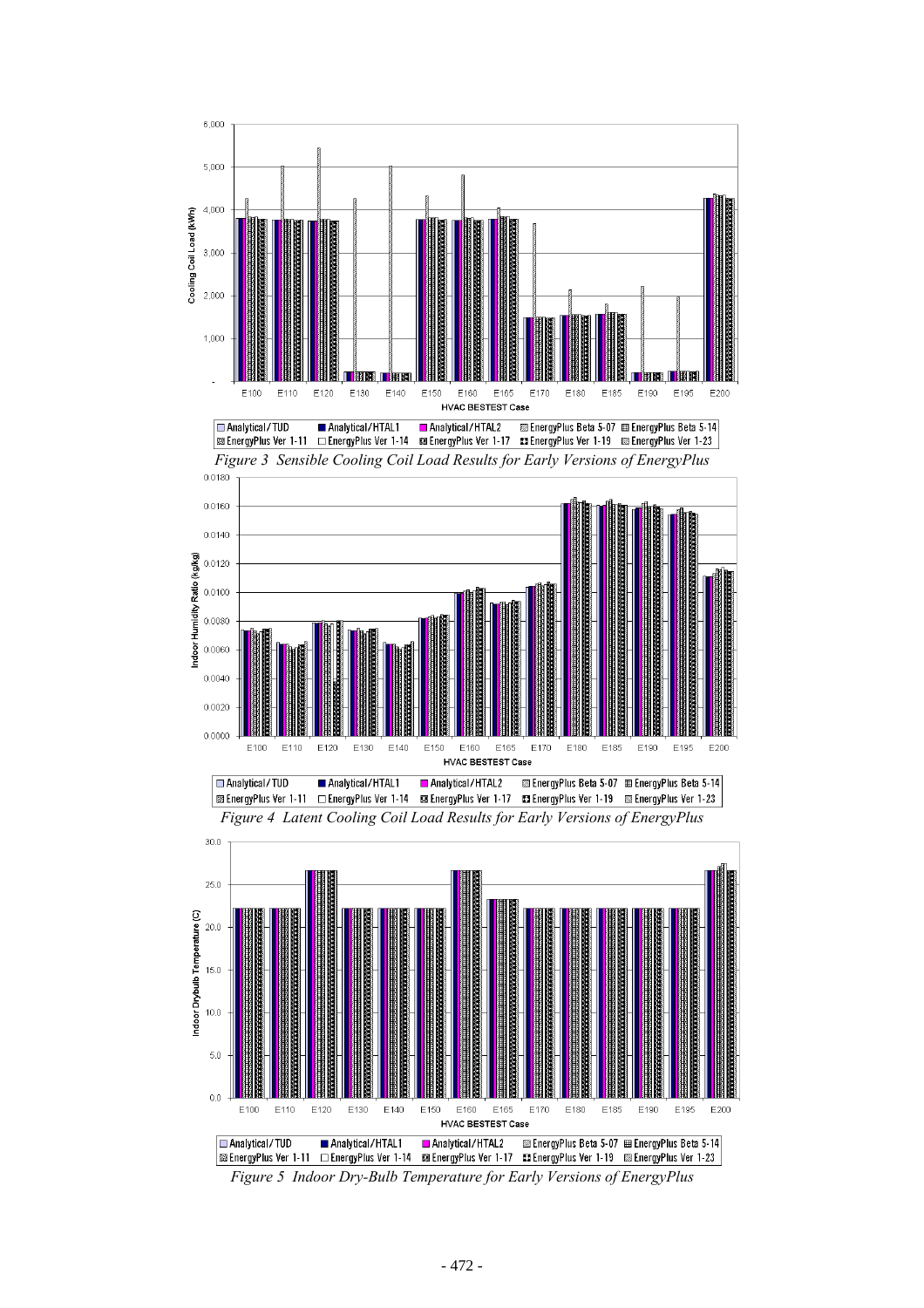

*Figure 6 Indoor Humidity Ratio Results for Early Versions of EnergyPlus* 

# RESULTS OF TESTING WI SUBSEQUENT RELEASES OF ENERGYPLUS

The IEA HVAC BESTEST workgroup has completed their activities and final results are recorded in a report authored and released by NREL in January 2002 (Neymark & Judkoff 2002). Since the completion of that study, further capabilities and improvements have been added to EnergyPlus with new releases occurring in June 2002 (version 1.0.1), August 2002 (version 1.0.2) and December 2002 (version 1.0.3). The results for the HVAC BESTEST series with the three new releases of EnergyPlus along with the analytical results and results for the last test series reported in the IEA HVAC BESTEST final report (version 1- 23) are presented in the charts below. Although some minor changes took place in version 1.0.2 and were later reversed in version 1.0.3, the results for version 1.0.3 Build 19 are identical to those for version 1-23. Pertinent changes implemented subsequent to version 1-23 were:

- Reformatted and changed the  $h_{fg}$ psychrometric function to conform with ASHRAE equations
- Added h<sub>g</sub> psychrometric function as per ASHRAE equations and now use this for latent gain conversion to humidity ratio

Figure 7 shows the latent cooling coil loads for EnergyPlus release versions 1.0.0.023, 1.0.1.012, 1.0.2.008, and 1.0.3.019.

# CONCLUSIONS

EnergyPlus Version 1.0.0.023 and subsequent versions up through the most recent release, EnergyPlus 1.0.3.019, was used to model a range of HVAC equipment load specifications as specified in *International Energy Agency Building Energy Simulation Test and Diagnostic Method for HVAC Equipment Models (HVAC BESTEST).* The ability of EnergyPlus to predict zone loads, cooling coil loads, cooling equipment energy consumption and resulting zone environment was tested using a test suite of 14 cases which included varying internal loads and outdoor conditions. The results predicted by EnergyPlus for 14 different cases were compared to results from 7 other whole building energy simulation programs that participated in an International Energy Agency (IEA) project which concluded in January 2002. Comparisons were also made with the results from three analytical solutions. EnergyPlus results generally agreed to within 1% of the analytical results except for the mean zone humidity ratio which agreed to within 3% for high SHR cases but was within 0.20% for low SHR cases. For more detailed results and discussion, see the EnergyPlus testing report for HVAC BESTEST E100 to E200 (Henninger and Witte, 2002).